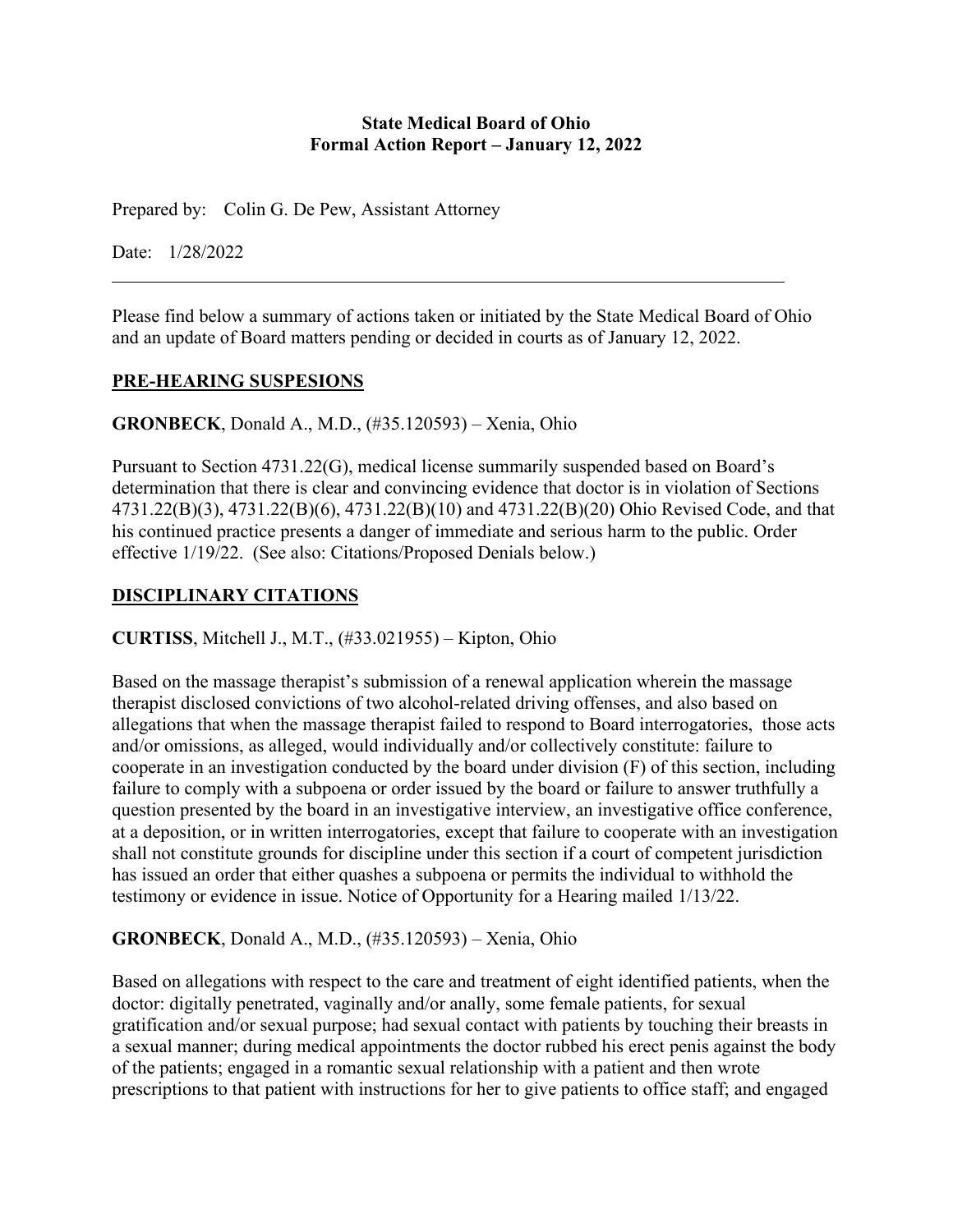in sexually explicit conversation using a messaging app, those acts and/or omissions individually and/or collectively constitute: commission of an act that constitutes a felony in this state, regardless of the jurisdiction in which the act was committed, to wit: Sexual Battery; violating or attempting to violate, directly or indirectly, or assisting in or abetting the violation of, or conspiring to violate, any provisions of this chapter or any rule promulgated by the board, to wit: prohibitions regarding sexual misconduct, which also constitutes a departure from, or the failure to conform to, minimal standards of care of similar practitioners under the same or similar circumstances, whether or not actual injury to a patient is established; and the selling, giving away, personally furnishing, prescribing, or administering drugs for other than legal and legitimate therapeutic purposes or a plea of guilty to, a judicial finding of guilt of, or a judicial finding of eligibility for intervention in lieu of conviction of, a violation of any federal or state law regulating the possession, distribution, or use of any drug. Notice of Summary Suspension and Opportunity for Hearing mailed 1/19/22.

### **HASAN**, Farhana, M.D., (#35.089826) – New Albany, Ohio

Based on allegations that when the doctor plead guilty and was convicted in the Franklin County Court of Common Pleas, Franklin County, Ohio, to one first degree misdemeanor count of Falsification, and ordered to pay restitution in the amount of thirteen thousand three-hundred and sixty dollars (\$13,360.00), those acts and/or omissions, as alleged, would individually and/or collectively constitute: a plea of guilty to, a judicial finding of guilt of, or a judicial finding of eligibility for intervention in lieu of conviction for, a misdemeanor committed in the course of practice; and making a false, fraudulent, deceptive, or misleading statement in the solicitation of or advertising for patients; in relation to the practice of medicine and surgery, osteopathic medicine and surgery, podiatric medicine and surgery, or a limited branch of medicine; or in securing or attempting to secure any license or certificate to practice issued by the board. Notice of Opportunity for a Hearing mailed 1/13/22.

### **LICHTEN**, Edward M., M.D., (#35.034960) – Birmingham, Michigan

Based on allegations that a prior action by the Michigan Department of Licensing and Regulatory Affairs, Bureau of Professional Licensing, Board of Medicine, Disciplinary Subcommittee which issued a 7/21/21 Consent Order and Stipulation, individually and/or collectively constitute: any of the following actions taken by an agency responsible for authorizing, certifying, or regulating an individual to practice a health care occupation or provide health care services in this state or another jurisdiction, for any reason other than the nonpayment of fees: the limitation, revocation, or suspension of an individual's license to practice; acceptance of an individual's license surrender; denial of a license; refusal to renew or reinstate a license; imposition of probation; or issuance of an order of censure or other reprimand. Notice of Opportunity for a Hearing mailed 1/13/22.

### **MALHOTRA**, Ritu, M.D., (# 35.063834) – Kirtland Hills, Ohio

Based on allegations with respect to the care and treatment of four identified patients, the doctor inappropriately treated and/or failed to appropriately document treatment, and/or departed from or failed to conform minimal standards of care for similar practitioners under the same or similar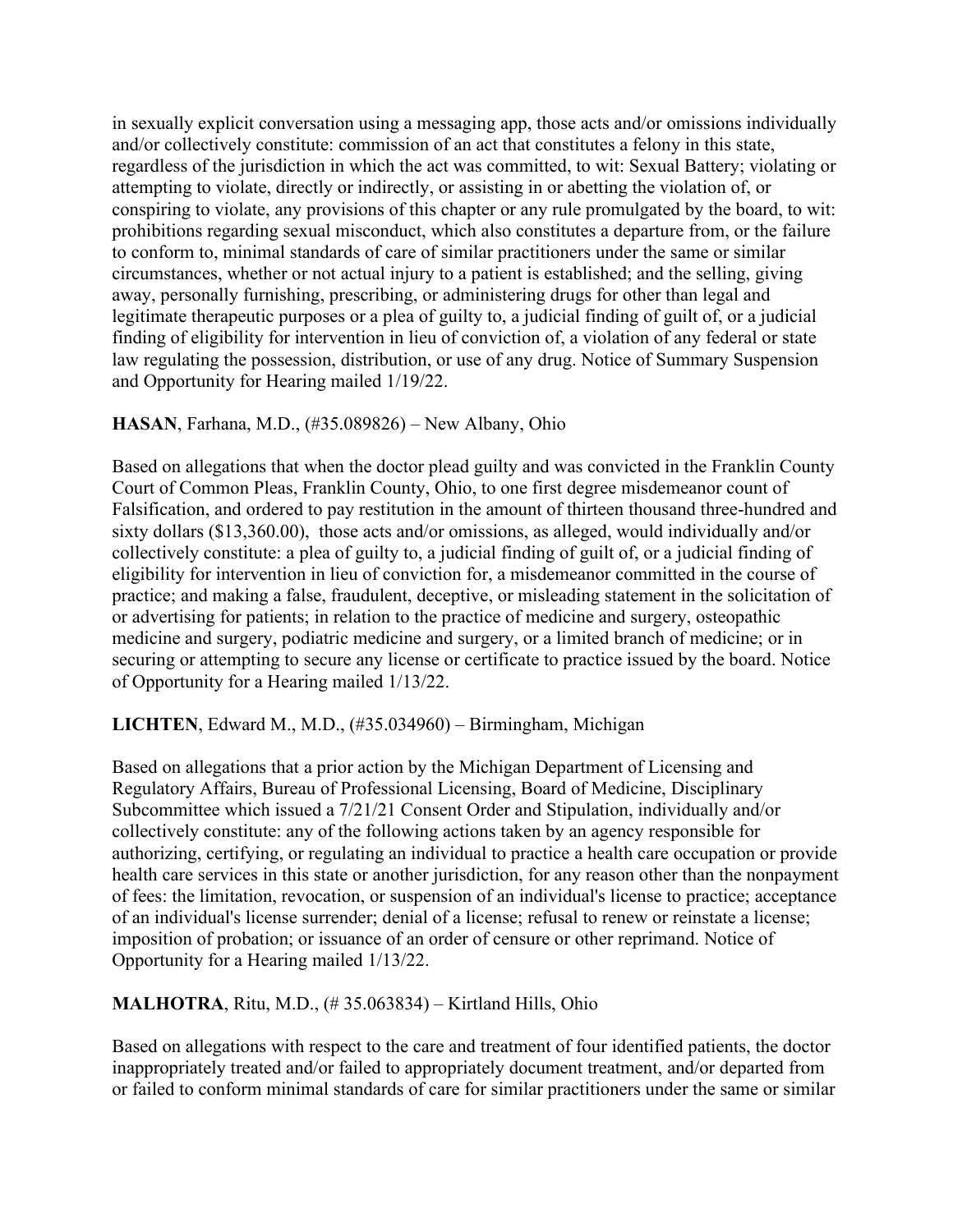circumstances when the doctor failed to properly consider which patients were fit for surgery, inappropriately monitored oxygen saturations levels and/or blood levels, inappropriate prescribing of multiple anxiolytics, those acts and/or omissions, as alleged, would individually and/or collectively constitute: failure to maintain minimal standards applicable to the selection or administration of drugs, or failure to employ acceptable scientific methods in the selection of drugs or other modalities for treatment of disease; a departure from, or the failure to conform to, minimal standards of care of similar practitioners under the same or similar circumstances, whether or not actual injury to a patient is established; and violating or attempting to violate, directly or indirectly, or assisting in or abetting the violation of, or conspiring to violate, any provisions of this chapter or any rule promulgated by the board, to wit: Standards for surgery using moderate sedation/analgesia, and Standards for surgery. Notice of Opportunity for a Hearing mailed 1/13/22.

# **SHAHIDEH**, Amir H., M.D., (#35.097159) – Bay Village, Ohio

Based on allegations that when the doctor allegedly, without consent, digitally penetrated the vagina of a patient without clinical justification without a chaperone present, and also failed to update his address of record, those acts and/or omissions, as alleged, would individually and/or collectively constitute: commission of an act that constitutes a felony in this state, regardless of the jurisdiction in which the act was committed, to wit: Rape and/or Sexual Battery; and violating or attempting to violate, directly or indirectly, or assisting in or abetting the violation of, or conspiring to violate, any provisions of this chapter or any rule promulgated by the board, to wit: Prohibitions regarding sexual misconduct which also constitutes a departure from, or the failure to conform to, minimal standards of care of similar practitioners under the same or similar circumstances, whether or not actual injury to a patient is established, and a violation of the Board's rule pertaining to the failure to report address change within thirty days. Notice of Opportunity for a Hearing mailed 1/13/22.

### **NON-DISCIPLINARY CITATIONS**

**CRESCENZO**, Dominick D., M.T. Applicant – Cincinnati, Ohio (Non-Disciplinary)

Proposed denial of application for a license to practice massage therapy. Based on the submission of an application to practice massage therapy, and on allegations that the massage therapist's course of instruction does not meet Ohio's clock hour requirements. Notice of Opportunity for a Hearing mailed 1/13/22.

**KEYSTONE**, Jay A., M.D., Applicant – Vacaville, California (Non-Disciplinary)

Proposed denial of application for a license to practice medicine and surgery. Based on the submission of an application to practice medicine and surgery, and on allegations that the doctor has not completed an examination acceptable to the Board. Notice of Opportunity for a Hearing mailed 1/13/22.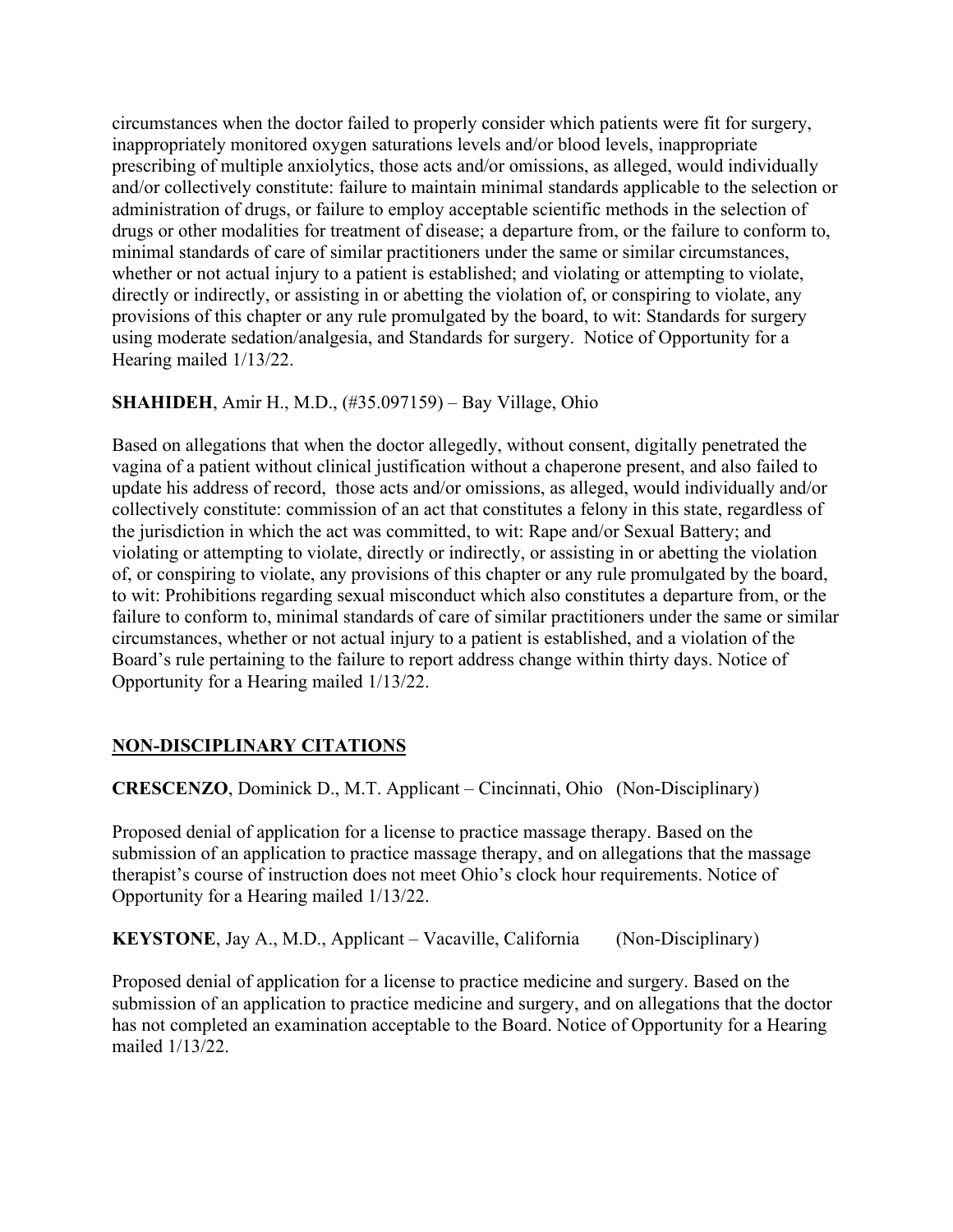**LOWENTHAL**, Dana S., M.D. Applicant – Columbus, Ohio (Non-Disciplinary)

Proposed contingent approval of application for license to practice medicine and surgery, contingent on confirmation from his addiction medicine fellowship that he has completed six months of the program, such confirmation to be received within six months. Based on the submission of an application to practice medicine and surgery, and on allegations that the doctor has practiced slightly less than six months of clinical medicine in the last two years. Notice subsequently dismissed due to the determination that the application was approved as presented. Notice of Opportunity for a Hearing mailed 1/13/22. (See also: Dismissals section below)

**NAHON**, Dahlia, M.D. Applicant – University Heights, Ohio (Non-Disciplinary)

Proposed contingent approval of application for license to practice medicine and surgery, contingent on successful completion of the Special Purpose Examination (SPEx) within six months. Based on the submission of an application to practice medicine and surgery, and on allegations that the doctor has not actively practiced medicine and surgery for more than two years. Notice of Opportunity for a Hearing mailed 1/13/22.

**YOUNG**, Karyn L., M.T., (#33.006408) – Lebanon, Ohio (Non-Disciplinary)

Proposed contingent approval of application for restoration of license to practice massage therapy, contingent on passage of the Massage Bodywork Licensing Examination (MBLEx) within six months. Based on the submission of an application for restoration of license to practice massage therapy, and on allegations that the massage therapist has not actively practiced massage therapy in over two years. Notice of Opportunity for a Hearing mailed 1/13/22.

#### **FINAL ORDERS**

**ALHALLAQ**, Yousif A., M.D. (#35.094254) – Canton, Ohio

License to practice medicine and surgery permanently revoked. Based on the finding that the doctor's plea of guilty and conviction of one count of Attempted Murder, and two counts of Felonious Assault, in the Stark County Common Pleas Court, Stark County, Ohio, which, individually and/or collectively constitute a plea of guilty to, a judicial finding of guilt of, or a judicial finding of eligibility for intervention in lieu of conviction for, a felony. Order effective 1/13/22. (Journal Entry-No Hearing Requested).

**EVILSIZER**, Cristen C., M.T., (#33.011901) – North Ridgeville, Ohio

License to practice massage therapy permanently revoked, and subject to an eight thousand dollar (\$8,000.00) fine. Based on the finding that the massage therapist's plea of no contest to felony counts of promoting prostitution, and possession of cocaine, in the Court of Common Pleas, Medina County, Ohio, individually and/or collectively, constitute a plea of guilty to, a judicial finding of guilt of, or a judicial finding of eligibility for intervention in lieu of conviction for, a felony. Order effective 1/13/22. (Journal Entry-No Hearing Requested).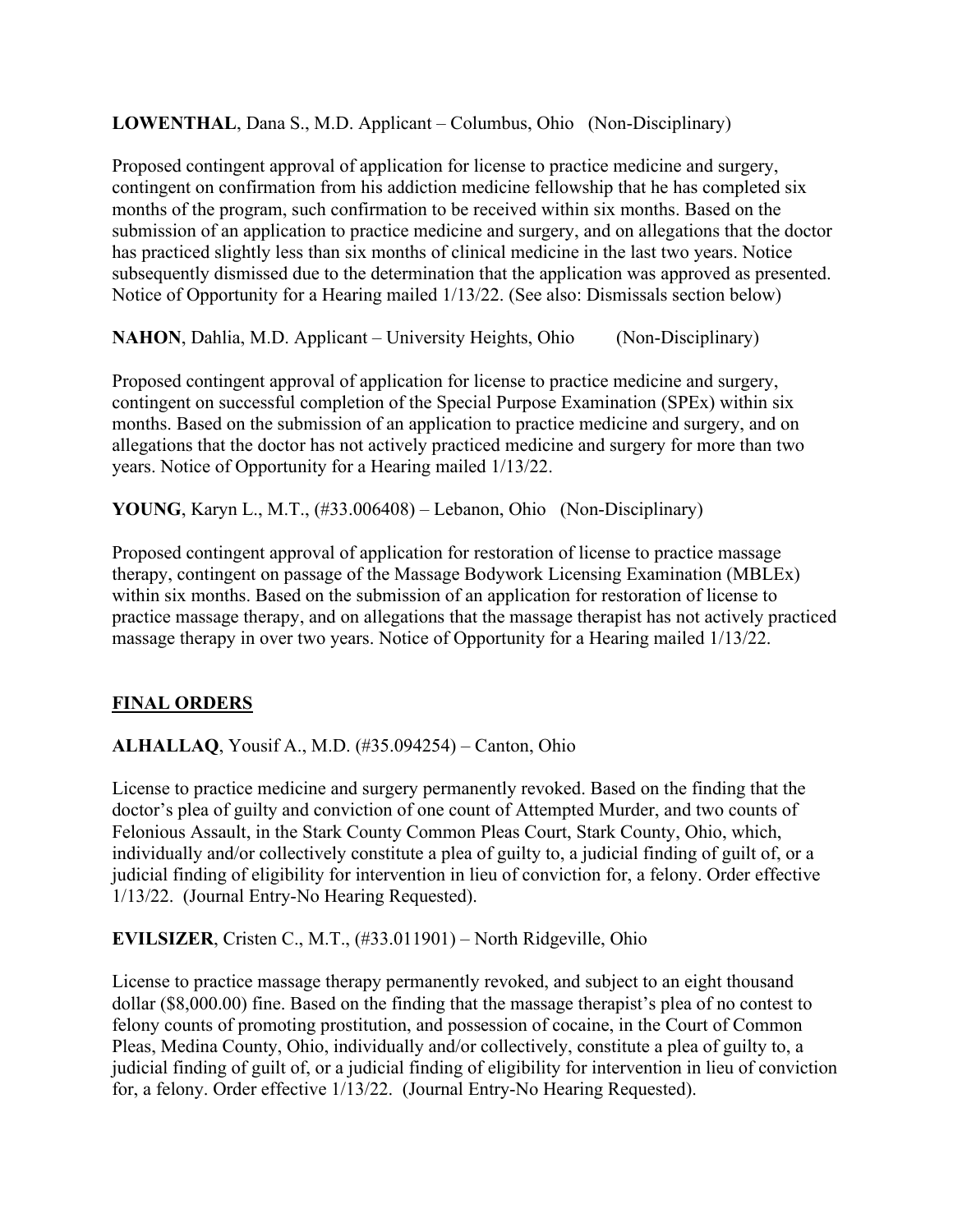### **GIBSON**, David M., M.T., (#33.013395) – Westlake, Ohio

License to practice massage therapy permanently revoked, and subject to an eight thousand dollar (\$8,000.00) fine. Based on the finding that the massage therapist's conviction in the Court of Common Pleas, Lorain County, Ohio, to: one count of Aggravated Vehicular Homicide, a second degree felony; one count of Aggravated Vehicular Homicide, a third degree felony; and two misdemeanor counts of Operating Vehicle Under Influence of Alcohol and/or Drug of Abuse, individually and/or collectively, constitute a plea of guilty to, a judicial finding of guilt of, or a judicial finding of eligibility for intervention in lieu of conviction for, a felony. Order effective 1/13/22. (Journal Entry-No Hearing Requested).

**IMBER**, Stacy L., M.T., (#33.010572) – Beavercreek, Ohio (Non-Disciplinary)

Application for restoration of license to practice massage therapy approved, provided that the massage therapist takes and passes the Massage Bodywork Licensing Examination (MBLEx) within six months. Based on the massage therapist's submission of an application for restoration of a license to practice massage therapy, and on the finding that the massage therapist has not been engaged in the active practice of massage therapy for over two years. Order effective 1/13/22. (Journal Entry-No Hearing Requested).

**JONES**, Harold M., D.P.M., (#36.002812) – University Heights, Ohio

Application for a license to practice podiatric medicine and surgery is granted, provided the podiatrist takes and passes Part III of the American Podiatric Medical Licensing Examination; and subject to probationary terms, conditions, and limitations for at least two years, and a temporary limitation and/or prohibition on practicing podiatric surgery until completion of one year post graduate training in podiatric surgery. Based on the doctor's submission of an application to practice podiatric medicine and surgery, and on the finding that the doctor's conviction in the US District Court for the Northern District of Ohio of two felony counts of Mail Fraud and one felony count of Health Care Fraud, individually and/or collectively constitute: a plea of guilty to, a judicial finding of guilt of, or a judicial finding of eligibility for intervention in lieu of conviction for, a felony. Order effective 1/26/22.

**KOLBERG**, Kelley L., M.T. Applicant – Massillon, Ohio (Non-Disciplinary)

Application for a license to practice massage therapy is denied. Based on the massage therapist's submission of an application to practice massage therapy, and also based on the finding that the massage therapist course of instruction did not meet Ohio's clock hour or duration requirements. Order effective 1/13/22.

**LOWRY**, Roswell T., M.D., (#35.026822) – Efland, North Carolina

License to practice medicine and surgery permanently revoked. Based on the finding that the doctor's plea of guilty to one count of Interstate Travel in Aid of Racketeering Enterprise, related to traveling in interstate commerce in association with an unlawful activity, specifically the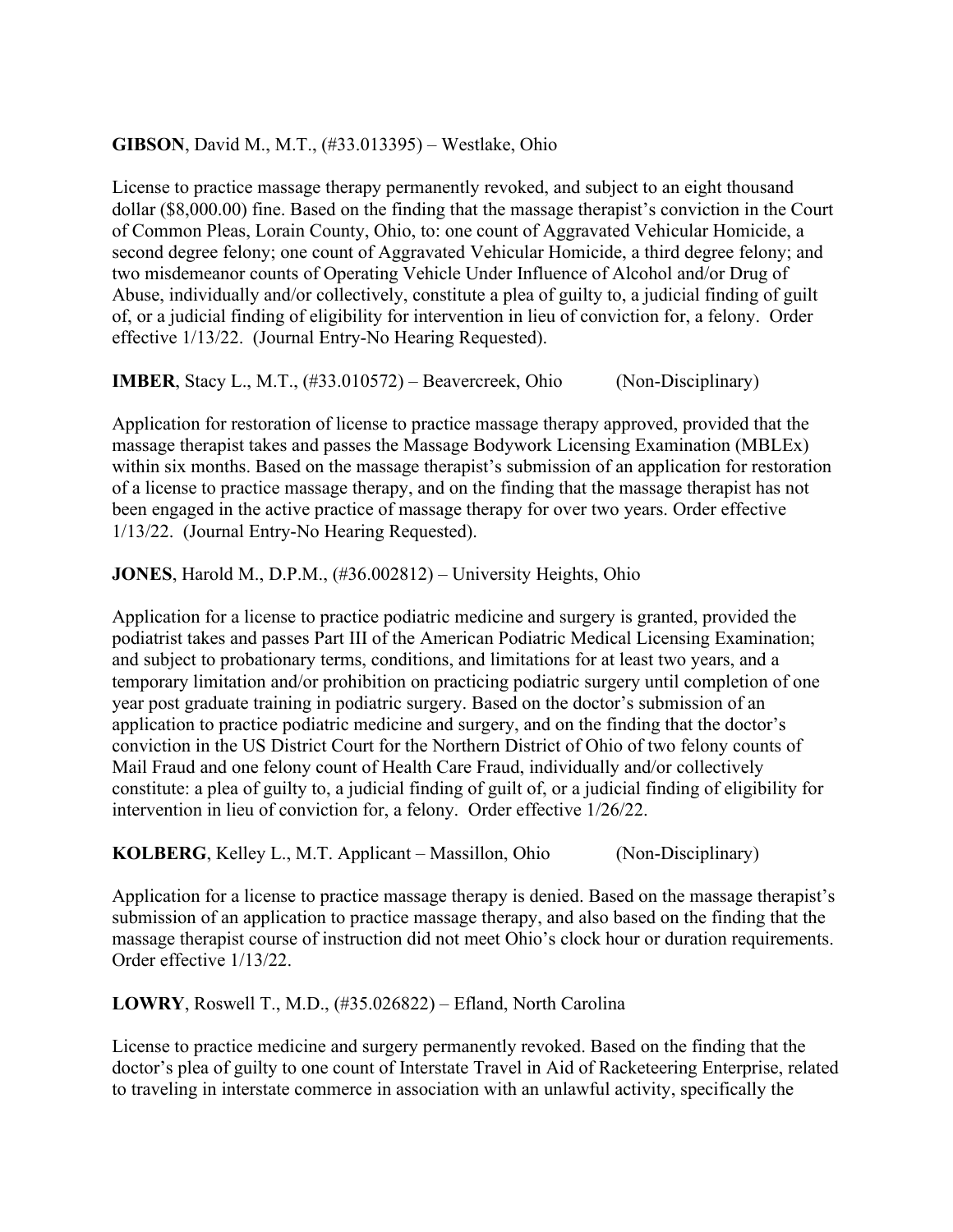distribution of controlled substances not for a legitimate medical purpose, in the United States District Court for the Southern District of West Virginia; and on a Consent Order issued by the North Carolina Medical Board which indefinitely suspended the doctor's license, individually and/or collectively constitute: a plea of guilty to, a judicial finding of guilt of, or a judicial finding of eligibility for intervention in lieu of conviction for, a felony; and any of the following actions taken by an agency responsible for authorizing, certifying, or regulating an individual to practice a health care occupation or provide health care services in this state or another jurisdiction, for any reason other than the nonpayment of fees: the limitation, revocation, or suspension of an individual's license to practice; acceptance of an individual's license surrender; denial of a license; refusal to renew or reinstate a license; imposition of probation; or issuance of an order of censure or other reprimand. Order effective 1/13/22. (Journal Entry-No Hearing Requested).

### **ROSENFIELD**, Jonathan L., M.D. (#35.124430) – Atlanta, Georgia

License to practice medicine and surgery is indefinitely suspended, and subject to conditions for reinstatement. Based on the finding the a prior action by the Texas Medical Board, which issued an Order of Temporary Suspension that temporarily suspended the doctor's license, individually and/or collectively constitute: any of the following actions taken by an agency responsible for authorizing, certifying, or regulating an individual to practice a health care occupation or provide health care services in this state or another jurisdiction, for any reason other than the nonpayment of fees: the limitation, revocation, or suspension of an individual's license to practice; acceptance of an individual's license surrender; denial of a license; refusal to renew or reinstate a license; imposition of probation; or issuance of an order of censure or other reprimand. Order effective 1/13/22.

### **SCHAITEL**, Matthew S., M.T., (#33.024539) – Lancaster, Ohio

License to practice massage therapy permanently revoked, and subject to a twenty thousand dollar (\$20,000.00) fine. Based on the finding with respect to the care a treatment of seven specified patients, the massage therapist had inappropriately touched patients, and/or failed to appropriately drape patients while performing massage therapy, individually and/or collectively constitute violating or attempting to violate, directly or indirectly, or assisting in or abetting the violation of, or conspiring to violate, any provisions of this chapter or any rule promulgated by the board, to wit: the Board's prohibition against engaging in sexual misconduct with a patient, which would also constitute a departure from, or the failure to conform to, minimal standards of care of similar practitioners under the same or similar circumstances, whether or not actual injury to a patient is established. Order effective 1/26/22. (Journal Entry-No Hearing Requested).

# **SHLEWIET**, Basem K., M.D., (#35.082909) – Doylestown, Pennsylvania

License to practice medicine and surgery permanently revoked. Based on the finding that a prior action by the Commonwealth of Pennsylvania, Department of State, Bureau of Professional and Occupational Affairs, which issued a Consent Agreement and Order wherein the doctor agreed to permanently surrender his license, based on his conviction to multiple criminal offenses, including Unlawful Contact with a Minor, individually and/or collectively, constitute any of the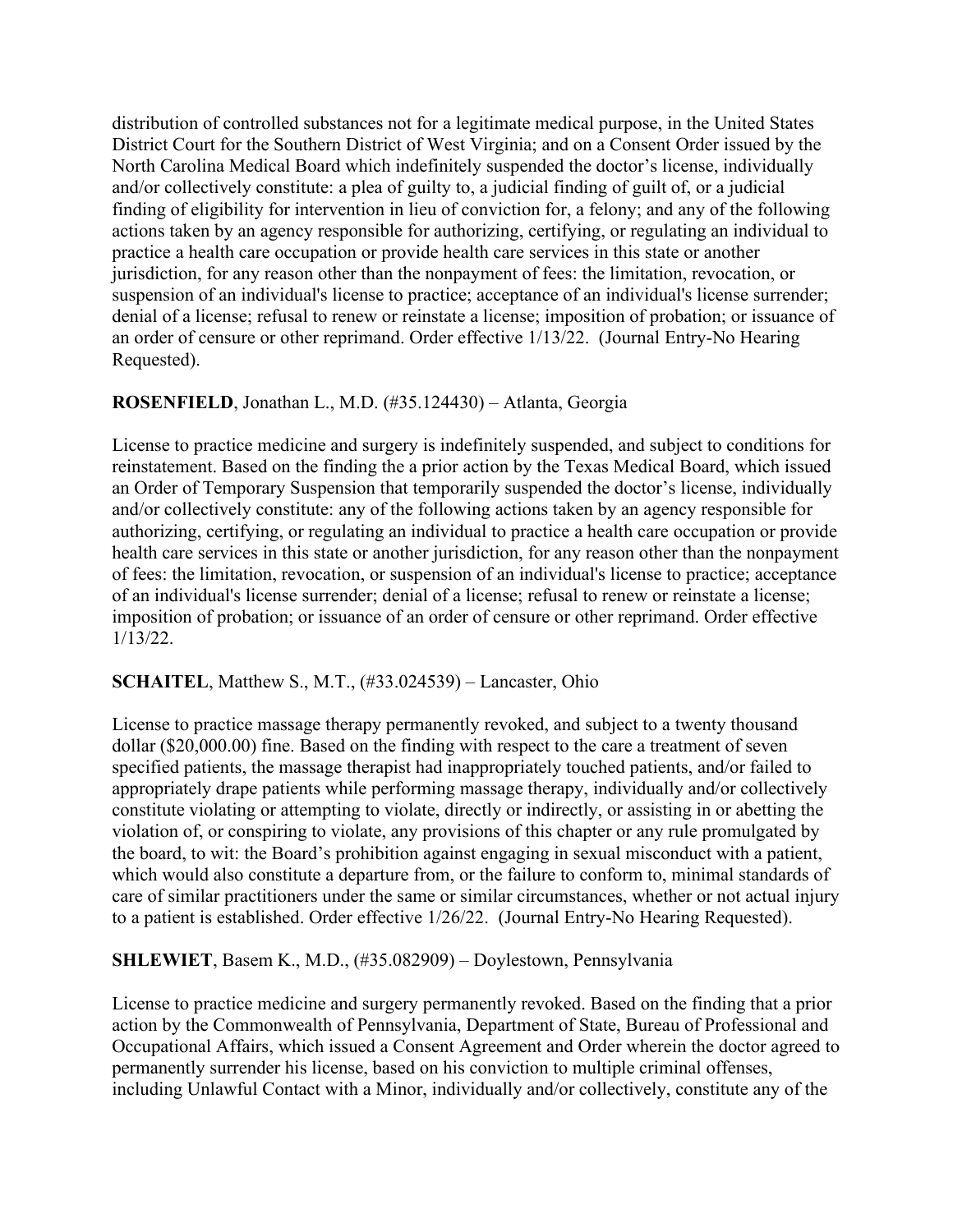following actions taken by an agency responsible for authorizing, certifying, or regulating an individual to practice a health care occupation or provide health care services in this state or another jurisdiction, for any reason other than the nonpayment of fees: the limitation, revocation, or suspension of an individual's license to practice; acceptance of an individual's license surrender; denial of a license; refusal to renew or reinstate a license; imposition of probation; or issuance of an order of censure or other reprimand. Order effective 1/13/22. (Journal Entry-No Hearing Requested).

**STACHOWIAK**, Angela, M.T., (#33.018137) – Brunswick, Ohio (Non-Disciplinary)

Application for restoration of license to practice massage therapy approved, provided that the massage therapist takes and passes the Massage Bodywork Licensing Examination (MBLEx) within six months. Based on the massage therapist's submission of an application for restoration of a license to practice massage therapy, and on the finding that the massage therapist has not been engaged in the active practice of massage therapy for over two years. Order effective 1/13/22. (Journal Entry-No Hearing Requested).

#### **STOOKEY**, Lorna D., M.D., (#35.078975) – Fredericktown, Missouri

License to practice medicine and surgery revoked. Based on the finding that a prior action by the Missouri State Board of Registration for the Healing Arts, which issued a Settlement Agreement causing the doctor to surrender her license to practice medicine and surgery, constitute: any of the following actions taken by an agency responsible for authorizing, certifying, or regulating an individual to practice a health care occupation or provide health care services in this state or another jurisdiction, for any reason other than the nonpayment of fees: the limitation, revocation, or suspension of an individual's license to practice; acceptance of an individual's license surrender; denial of a license; refusal to renew or reinstate a license; imposition of probation; or issuance of an order of censure or other reprimand. Order effective 1/13/22. (Journal Entry-No Hearing Requested).

**VALENTINE**, Brenda, R.C.P. Applicant – Nesquehoning, Pennsylvania

Application to practice as a respiratory care professional permanently denied. Based on the applicant's submission of an application to practice respiratory care, and on the finding that when the applicant failed to disclose a prior plea of guilty in the Court of Common Pleas of Northhampton County, Pennsylvania to theft by unlawful taking; failed to disclose a prior arrest by the Walnutport Police Department for theft by unlawful taking; and affirmatively stating to falsehoods to a Board employee, individually and/or collectively constitute: making a false, fraudulent, deceptive, or misleading statement in the solicitation of or advertising for patients; in relation to the practice of respiratory care; or in securing or attempting to secure any license or permit issued by the board; and a plea of guilty to, a judicial finding of guilt of, or a judicial finding of eligibility for intervention in lieu of conviction for, a misdemeanor involving moral turpitude. Order effective 1/13/22. (Journal Entry-No Hearing Requested).

**VOTRUBA**, Alexander, M.D., (#57.246731) – Cleveland, Ohio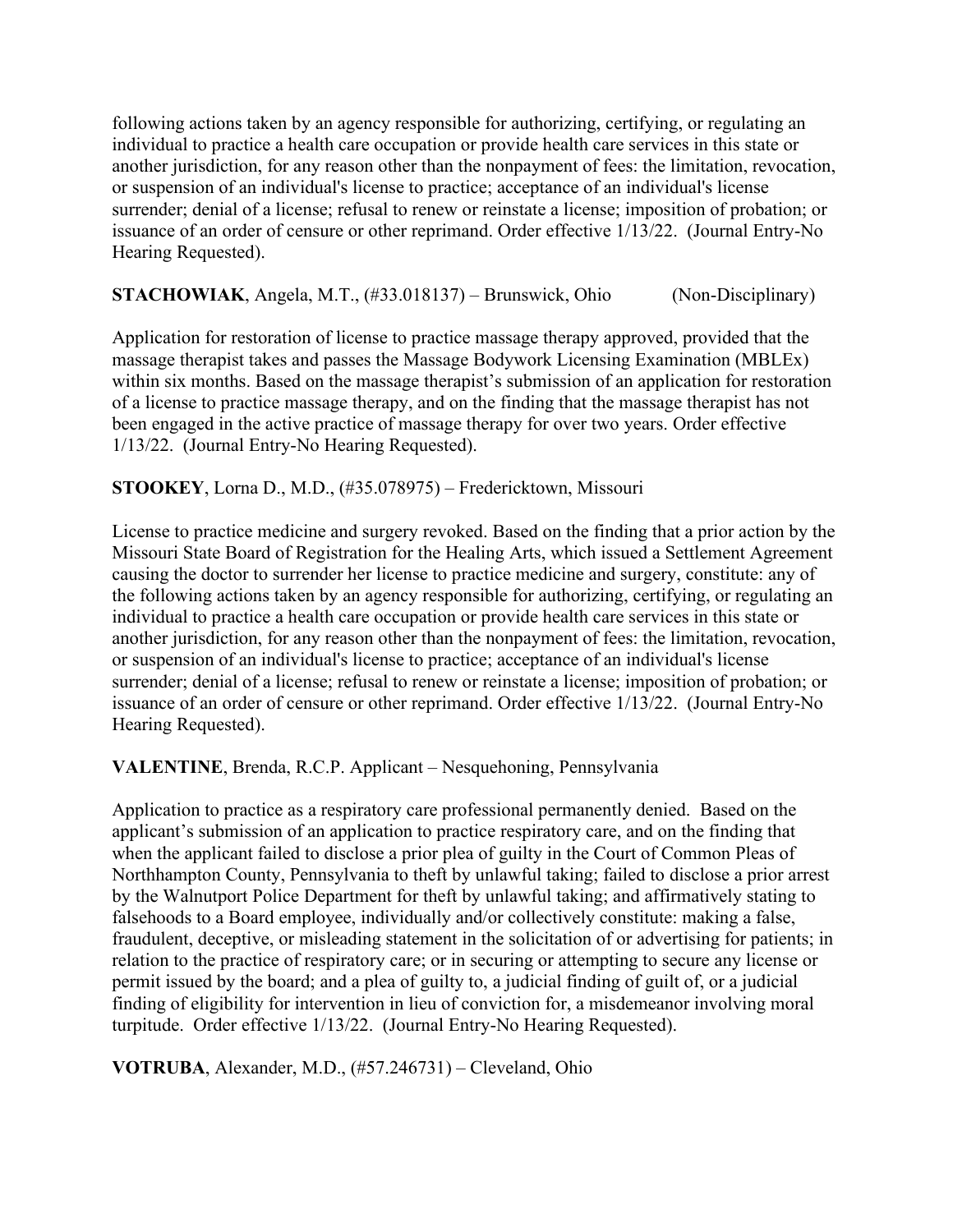Training certificate to practice medicine and surgery revoked. Based on the finding that when the doctor relapsed and then resigned from his residency training program for which he was issued a training certificate, those acts individually and/or collectively constitute: impairment of ability to practice according to acceptable and prevailing standards of care because of habitual or excessive use or abuse of drugs, alcohol, or other substances that impair ability to practice. Order effective 1/13/22.

# **CONSENT AGREEMENTS**

**CUNAGIN**, James F., M.D., (#35.085513) – Mayfield Heights, Ohio

License to practice medicine and surgery indefinitely suspended for at least two years, and subject to a twenty thousand dollar (\$20,000.00) fine, general probationary requirements, and conditions for reinstatement including entering into a consent agreement. Based on the doctor's admission that when the doctor terminated the physician-patient relationship, and then entered into a sexual relationship with the former patient several weeks after the last office visit, those acts individually and/or collectively constitute: violating or attempting to violate, directly or indirectly, or assisting in or abetting the violation of, or conspiring to violate, any provisions of this chapter or any rule promulgated by the board, to wit: the Board's prohibition against sexual misconduct between a licensee and former patient, the Board's prohibition against dismissing a patient from the medical practice; and a departure from, or the failure to conform to, minimal standards of care of similar practitioners under the same or similar circumstances, whether or not actual injury to a patient is established. Agreement effective 1/12/22.

**KANG**, Kavita A.J., D.O., (#34.010993) – Cincinnati, Ohio

License to practice osteopathic medicine and surgery reinstated, and subject to general probationary requirements for at least five years. Based upon the doctor having completed all requirements for reinstatement of certificate pursuant to the terms of a 2/8/12 Consent Agreement. Agreement effective 1/12/22.

**YIN**, David M., M.D., (#35.125265) – Cleveland, Ohio

License to practice medicine and surgery reprimanded, and subject to a one thousand dollar (\$1,000.00) fine, and probationary terms. Based on the doctor's admission that when he did not perform either an in-person or remote examination; or directly interact with most patients; failed to make or document written orders; failed to document the patients' medical records with the appropriate and required information; and did not have a Terminal Distributor of Dangerous Drugs license, those acts individually and/or collectively constitute: violating or attempting to violate, directly or indirectly, or assisting in or abetting the violation of, or conspiring to violate, any provisions of this chapter or any rule promulgated by the board, to wit: Prescribing to Persons Not Seen by the Physician. Agreement effective 1/12/22.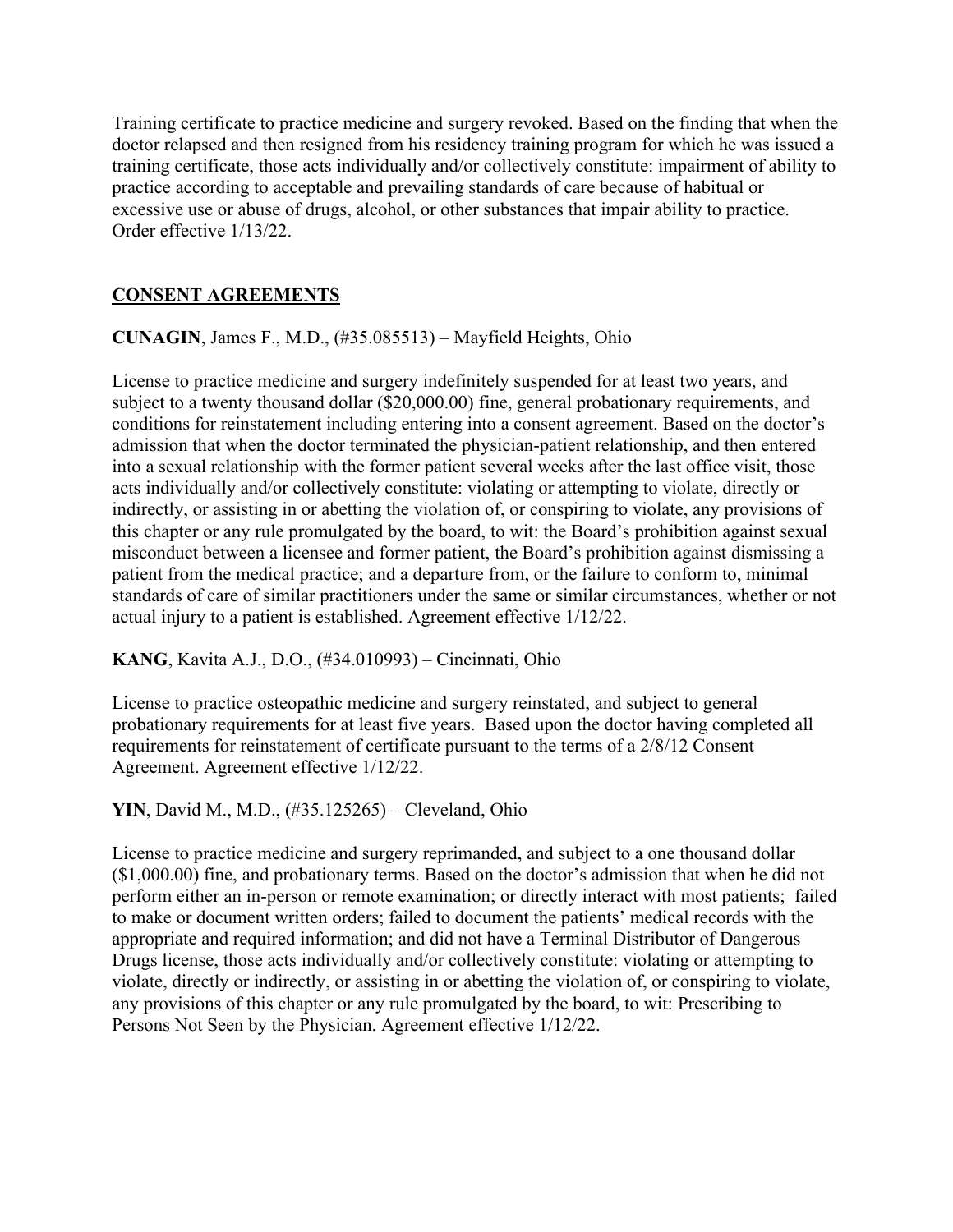# **VOLUNTARY PERMANENT SURRENDERS, RETIREMENTS, REVOCATIONS, WITHDRAWALS**

### **ANESHANSLEY**, Hollie M., M.T., (#33.014761) – Lancaster, Ohio

Permanent surrender- revocation of license to practice massage therapy, authorized by massage therapist in lieu of further investigation and formal disciplinary proceedings pursuant to Rule 4731-15-01 Ohio Administrative Code. Agreement effective 1/12/22.

**EXNER**, Donna M., P.A., (#50.001148RX) – Seven Hills, Ohio

Permanent surrender- revocation of license to practice as a physician assistant, authorized by the physician assistant in lieu of formal disciplinary proceedings pursuant to Sections 4730.25(B)(1), and 4730.25(B)(2), Ohio Revised Code. Agreement effective 1/12/22.

**HERBERT**, Michael J., R.C.P., (#RCP.1911) – Delaware, Ohio

Permanent surrender of license to practice respiratory care, authorized by the respiratory care professional in lieu of continuing compliance with the terms of the 12/11/19 Consent Agreement. Agreement effective 1/12/22.

**LEE**, Eric S., M.D. Applicant – Saint Louis, Missouri

Permanent withdrawal of application to practice medicine and surgery, authorized by the doctor and his admission to all of the factual and legal allegations contained in the 11/10/21 Notice of Opportunity for Hearing, to wit: when the doctor forged the signatures of other doctor's on two separate occasions and when his application to practice medicine and surgery in Missouri was denied, those acts individually and/or collectively constitute: making a false, fraudulent, deceptive, or misleading statement in the solicitation of or advertising for patients; in relation to the practice of medicine and surgery, osteopathic medicine and surgery, podiatric medicine and surgery, or a limited branch of medicine; or in securing or attempting to secure any license or certificate to practice issued by the board; and any of the following actions taken by an agency responsible for authorizing, certifying, or regulating an individual to practice a health care occupation or provide health care services in this state or another jurisdiction, for any reason other than the nonpayment of fees: the limitation, revocation, or suspension of an individual's license to practice; acceptance of an individual's license surrender; denial of a license; refusal to renew or reinstate a license; imposition of probation; or issuance of an order of censure or other reprimand. Agreement effective 1/12/22.

**MIELKE**, Katherine, M.T., (#33.005888) - Pataskala, Ohio

Permanent surrender – revocation of license to practice massage therapy, authorized by massage therapist in lieu of further investigation pursuant to Rule 4731, Ohio Administrative Code. Agreement effective 1/12/22.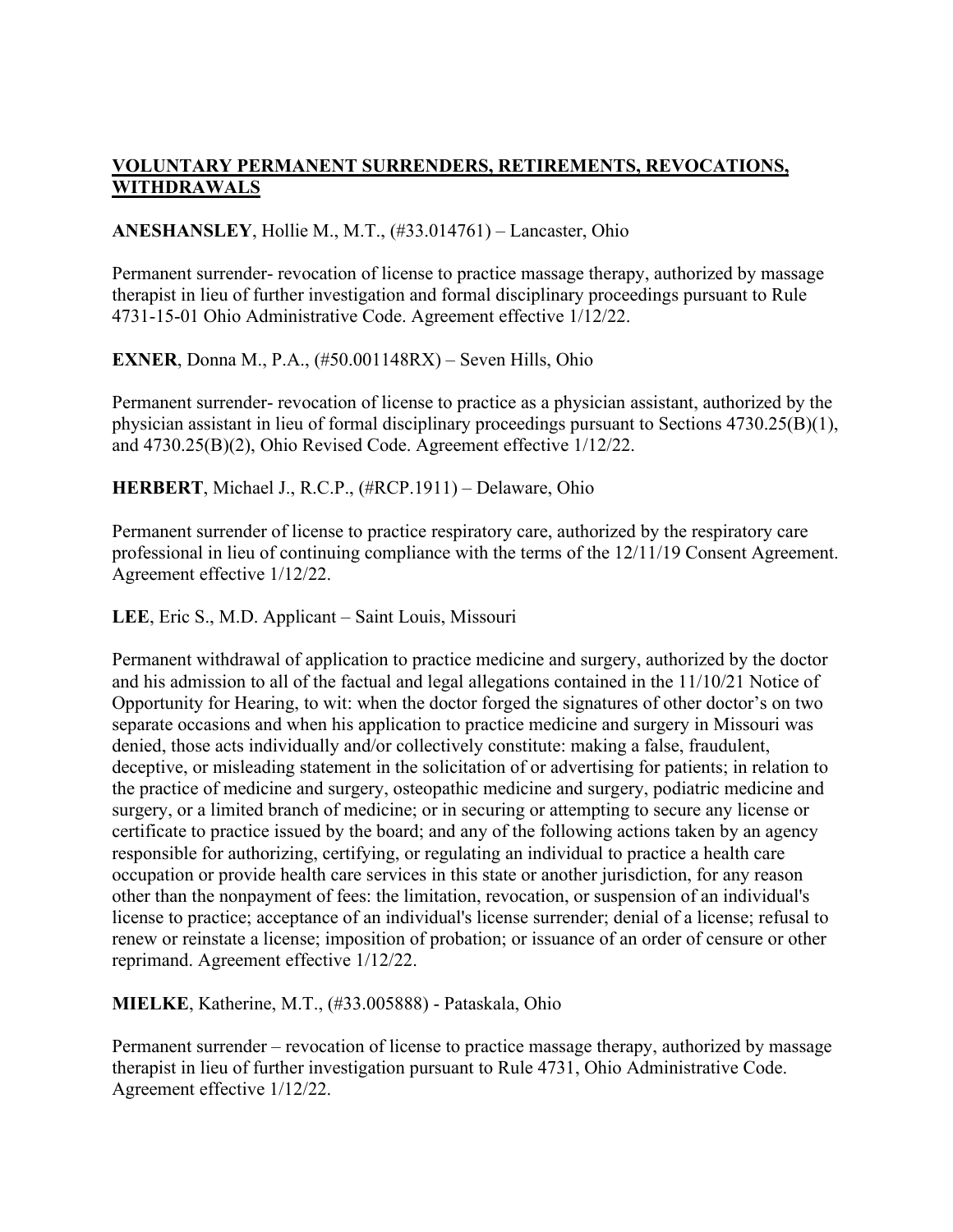#### **DISMISSALS**

**LOWENTHAL**, Dana S., M.D. Applicant – Columbus, Ohio (Non-Disciplinary)

By Order and Entry issued on 1/25/22, Board dismissed without prejudice the 1/12/22 Notice of Opportunity for Hearing following the determination that the Board approved her application to practice osteopathic medicine as presented. Dismissal effective 1/25/22.

**SEE**, Ellen, P.A., (#50.006295RX) – Cleveland, Ohio

By Order and Entry issued on 1/12/22, Board dismissed without prejudice the 11/10/21 Notice of Summary Suspension and Opportunity for Hearing following the determination that on 12/8/21 the physician assistant had subsequently signed a permanent surrender. Dismissal effective 1/12/22.

#### **PROBATIONARY RELEASE**

**ATASSI**, Firas S., M.D., (#35.039051) – North Ridgeville, Ohio

Doctor's request for release from the terms of the 9/8/21 Consent Agreement, granted by vote of the Board on 1/12/22. Release effective immediately.

**BURLAS**, Regis P., D.O., (#34.002863) – North Kingstown, Rhode Island

Doctor's request for release from the terms of the 8/10/16 Step II Consent Agreement, granted by vote of the Board on 1/12/22. Release effective immediately.

**RODDICK**, William, M.D., (#35.125517) – Columbus, Ohio

Doctor's request for release from the terms of the 9/8/21 Consent Agreement, granted by vote of the Board on 1/12/22. Release effective immediately.

**SHAHADE**, George W., D.O., (#34.003981) – Portsmouth, Ohio

Doctor's request for release from the terms of the 10/13/21 Consent Agreement, granted by vote of the Board on 1/12/22. Release effective immediately.

**SMITH**, Randy M., D.O., (#34.013221) – Montgomery, Ohio

Doctor's request for release from the terms of the 1/8/20 Step II Consent Agreement, granted by vote of the Board on 1/12/22. Release effective immediately.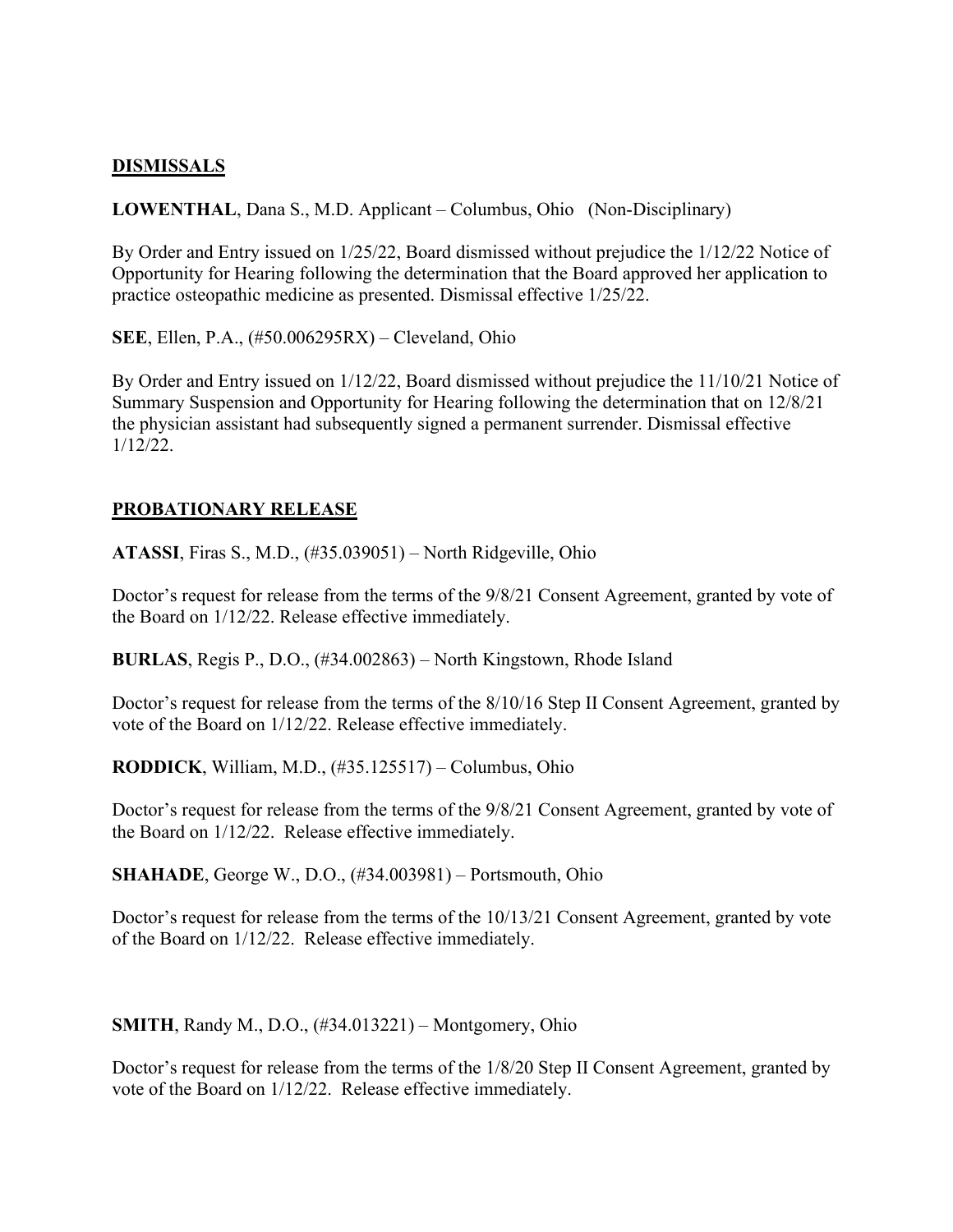# **PROBATIONARY REQUESTS AND MODIFICATIONS**

**ALSAGER LEE**, Christopher G., M.D., (#35.136730) – Austin, Minnesota

Doctor's request for approval of health professional's groups, conducted by the Mayo Clinic, to complete the aftercare requirement, granted by vote of the Board on 1/12/22.

**BARROWS**, Courtney E., M.D., (#35.140203) – Cleveland, Ohio

Doctor's request for approval of test monitoring frequency, and 12-Step recovery meeting frequency and monitoring, granted by vote of the Board on 1/12/22. Frequency of test monitoring set at 52 times per year, and a minimum of twelve recovery meetings per month.

**DADA**, Amir Q., D.O., (#58.032161) – Dublin, Ohio

Doctor's request for approval of monitoring physician, granted by vote of the Board on 1/12/22. Frequency of chart reviewed established as ten charts per month.

**GIBSON**, Benjamin R., M.D., (#35.097558) – Zanesville, Ohio

Doctor's request for approval of medical ethics course, granted by vote of the Board on 1/12/22.

**JOHNSON**, Peter C., M.D., (#35.066160) – Oregon, Ohio

Doctor's request for approval of new monitoring physician, granted by vote of the Board on 1/12/22.

**MALKOVITS**, Vincent J., D.O., (#34.006675) – Youngstown, Ohio

Doctor's request for approval of monitoring physician, granted by vote of the Board on 1/12/22. Frequency of chart reviewed established as ten charts per week.

**MORLEY**, Timothy J., D.O., (#34.007119) – Greenwich, Connecticut

Doctor's request for approval of a reduction in the chart review requirement from ten charts per week to ten charts per month, granted by vote of the Board on 1/12/22.

**PAPACHRISTOU**, Marios D., M.D., (#35.143985) – Warrendale, Pennsylvania

Doctor's request for approval of professional ethics course, granted by vote of the Board on 1/12/22.